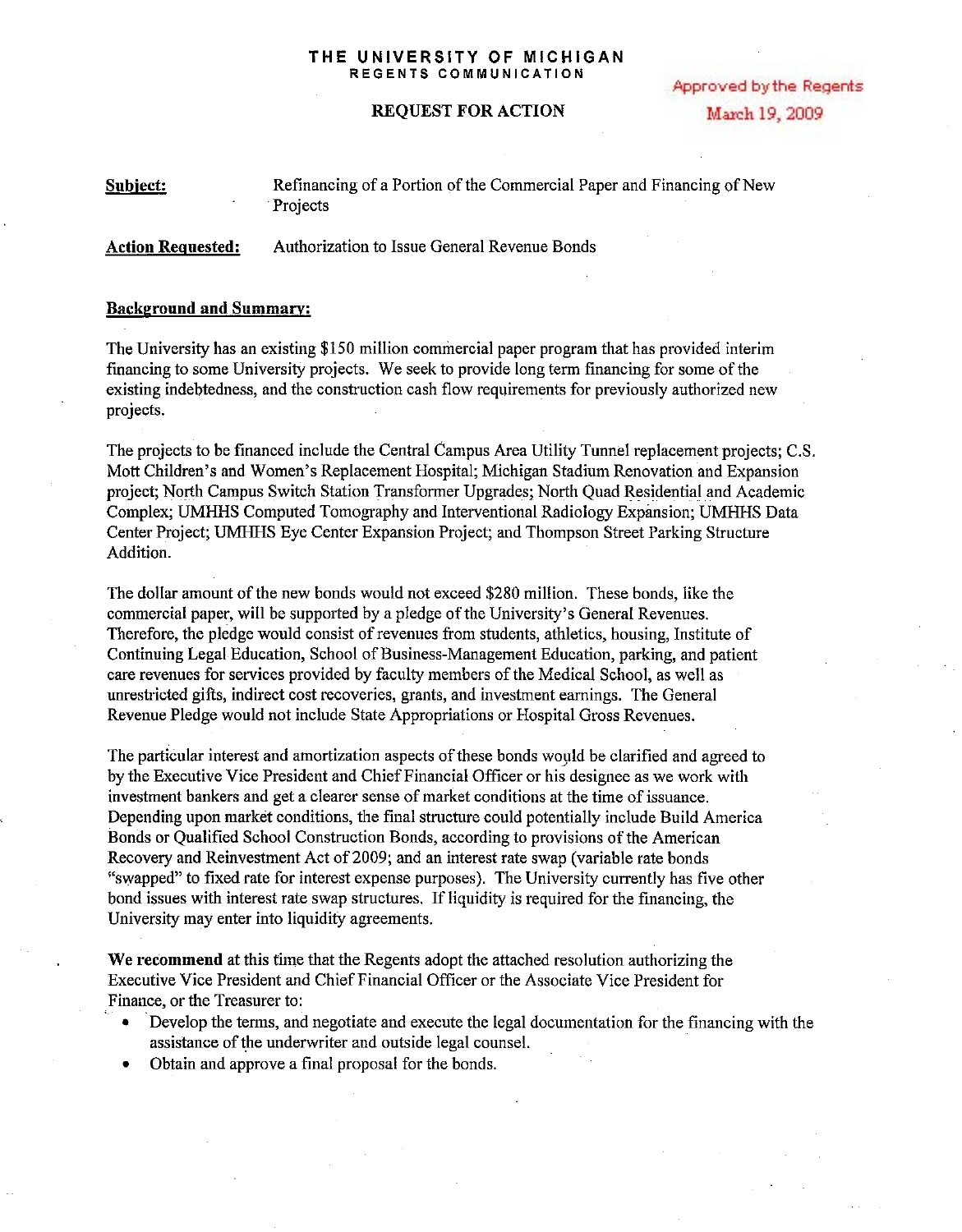- Obtain and accept a final proposal for any "swaps", and any liquidity requirements for the University's variable rate debt, and execute and deliver the required documentation for the transaction.
- Obtain and approve any agreements for the issuance of Build America Bonds or Qualified School Construction Bonds.

Respectfully-submitted, Timothy P. Slotow

Executive Vice-President and Chief Financial Officer

March 2009 attachment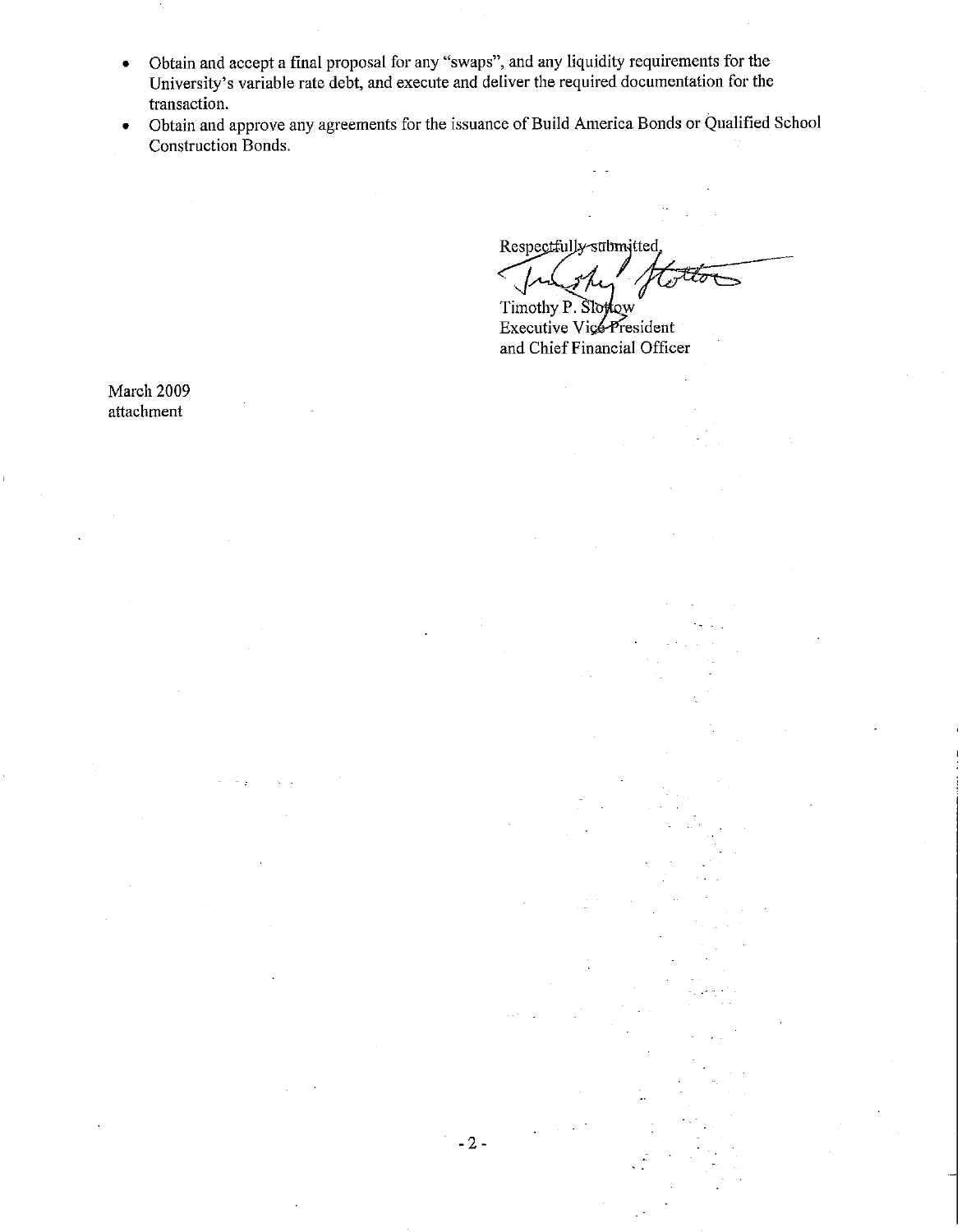# RESOLUTION OF THE REGENTS OF THE UNIVERSITY OF MICHIGAN AUTHORIZING THE ISSUANCE OF GENERAL REVENUE BONDS AND PROVIDING FOR OTHER MATTERS RELATING THERETO

WHEREAS, the Regents of the University of Michigan (the "Issuer") is a constitutional body corporate established pursuant to Article VIII, Section 5 of the Michigan Constitution of 1963, as amended, with general supervision of The University of Michigan (the "University") and the control and direction of all expenditures from the University's funds; and

WHEREAS, in the exercise of its constitutional duties and in order to properly serve the needs of students attending the University, the Issuer has authorized the acquisition, construction, installation and equipping of the capital improvements described in Exhibit A (collectively, the "Project"); and

WHEREAS, the Issuer has previously issued its General Revenue Bonds (the "Outstanding Bonds"), in several series, and other obligations secured by a lien on General Revenues, and has reserved the right to issue additional series of General Revenue Bonds, secured on a parity basis with the Outstanding Bonds and other obligations by General Revenues (as defined in Trust Agreements pursuant to which the Outstanding Bonds were issued), and it may be appropriate and economic to refund all or a part of the Outstanding Bonds; and

WHEREAS, the Issuer has previously issued and has outstanding bonds, notes or other obligations (collectively, the "Senior Lien Indebtedness") payable from and secured by liens on certain revenue streams of the University, including housing revenues, and Medical Service Plan Revenues (sometimes known as Patient Care Revenues), and it may be appropriate and economic to refund all or a part of the Senior Lien Indebtedness; and

WHEREAS, the Issuer has issued and has outstanding Commercial Paper Notes, Series H (the "Series H Notes"), and Series E (Taxable), (the "Series E Notes", and together with the Series H Notes, the "Notes"), which are payable from and secured by General Revenues and it may be appropriate and economic to refund all or a part of the outstanding principal of the Notes; and

WHEREAS, the financing of all or a portion of the Project and the refunding of all or a portion of the Outstanding Bonds, the Senior Lien Indebtedness and the Notes through the issuance of General Revenue Bonds will serve proper and appropriate public purposes; and

WHEREAS, the provisions. of the American Recovery and Reinvestment Act of 2009 ("ARRA"), effective February 17, 2009 may allow the economic and efficient use of financing structures for the bonds authorized hereby which are different from or alternative to the normal tax-exempt bond structures, including but not limited to the issuance of taxable "Build America Bonds" or "Qualified School Construction bonds", with related tax credits available to the Issuer or the holders of such bonds, or assignees thereof; and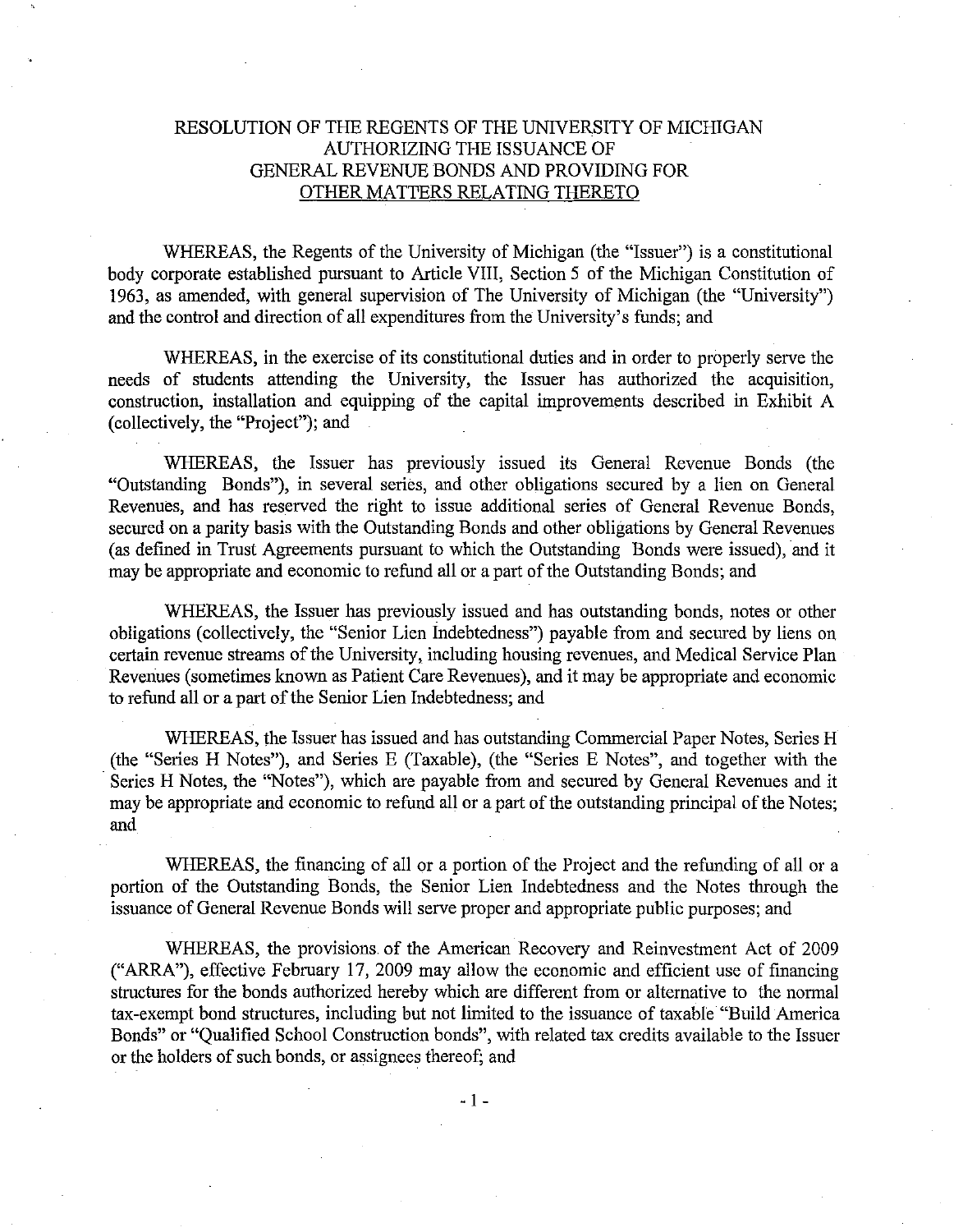WHEREAS, in the exercise of its constitutional duties, and in order to control and direct prudently expenditures from the University's funds, the Issuer determines it is necessary and desirable to authorize the issuance of General Revenue Bonds (the "Bonds") in order to provide funds which, together with other available funds, will be used to pay all or part of the costs of the Project, the costs of refunding all or a portion of the Outstanding Bonds, the Senior Lien Indebtedness and the Notes, and costs incidental to the issuance of the Bonds and the refunding; and

WHEREAS, one or more trust indentures (collectively, the "Trust Indenture") must be entered into by and between the Issuer and one or more trustees (collectively, the "Trustee") to be designated by an Authorized Officer (hereinafter defined), pursuant to which the Bonds will be issued and secured; and

WHEREAS, it is necessary to authorize the Authorized Officers to negotiate the sale of the Bonds with one or more underwriters or groups of underwriters to be selected by an Authorized Officer (collectively, the "Underwriter") and to enter into one or more bond purchase agreements (collectively, the "Bond Purchase Agreement") and, if deemed appropriate, one or more Remarketing Agreements (collectively, the "Remarketing Agreement") and one or more tax credit sale agreements (collectively, the "Tax Credit Agreement") with the Underwriter or other parties, setting forth the terms and conditions upon which the Underwriter or any other party will agree to purchase the Bonds or any tax credits related to the Bonds and the interest rates thereof and the purchase price therefor; and

WHEREAS, in order to be able to market the Bonds at the most opportune time, it is necessary for the Issuer to authorize the Executive Vice President and Chief Financial Officer, the Associate Vice President for Finance, and the Treasurer (each an "Authorized Officer") or any one of them individually, to negotiate, execute and deliver on behalf of the Issuer, the Trust Indenture, the Bond Purchase Agreement, the Remarketing Agreement, the Tax Credit Agreement, and other related documents, to establish the specific terms of the Bonds and to accept the offer of the Underwriter to purchase the Bonds and the tax credits, ail within the limitations set forth herein; and

WHEREAS, the Issuer has full power under its constitutional authority for supervision of the University, and control and direction of expenditures from the University funds, to acquire, construct, furnish and equip the Project, to pay all or a portion of the costs of the Project and the costs of refunding all or a portion of the Outstanding Bonds, the Senior Lien Indebtedness and the Notes by issuance of the Bonds, and to pledge General Revenues (as hereinafter defined) for payment of the Bonds;

NOW, THEREFORE, BE IT RESOLVED BY THE REGENTS OF THE UNIVERSITY OF MICHIGAN, AS FOLLOWS:

1. Any Authorized Officer is authorized to determine (i) the specific amount of the cost of each component of the Project to be fmanced from the proceeds of the Bonds, (ii) the portion, if any, of the Notes to be refinanced using the proceeds of the Bonds, and (iii) the portions, if any, of the Outstanding Bonds or of the outstanding Senior Lien Indebtedness to be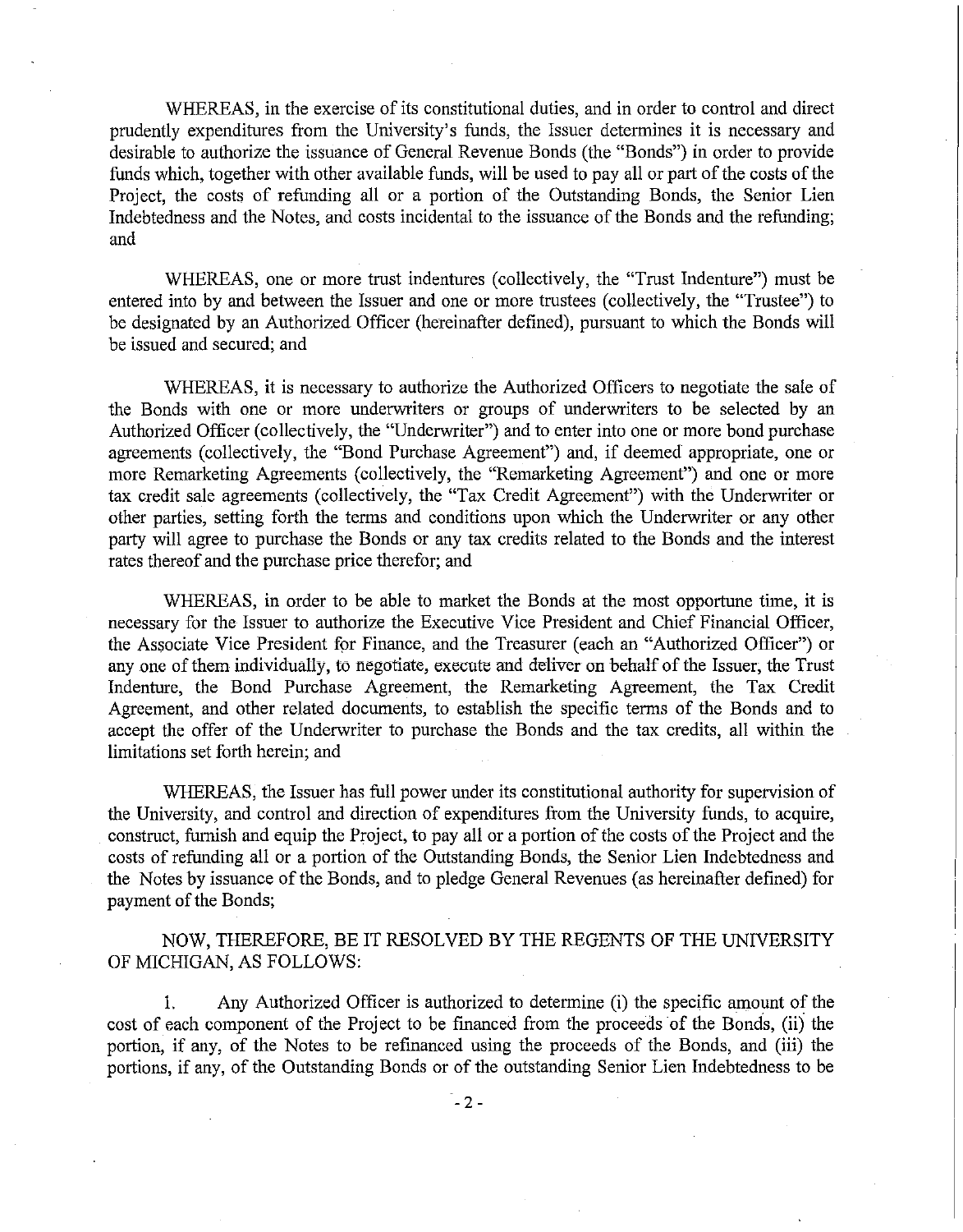refunded using the proceeds of the Bonds, based on whether such refinancing would produce interest costs savings, more favorable debt service schedules, more flexible documentation or a more favorable security structure for the Bonds, and to cause to be called for redemption such of the Outstanding Bonds or Senior Lien Indebtedness as is appropriate and consistent with the foregoing objectives. Subject to the Issuer's policies regarding approvals of capital projects, any Authorized Officer may subsequently approve additional components of the Project and specify that such additional components shall be financed in whole or in part from the proceeds of the Bonds, upon which occurrence such components shall thereupon become components of the Project hereunder.

2. The Issuer hereby authorizes the issuance, execution and delivery of the Bonds in one or more series to be designated GENERAL REVENUE BONDS, with appropriate series designations, if any, in the aggregate original principal amount to be established by an Authorized Officer, but not to exceed the principal amount necessary to produce proceeds of Two Hundred Eighty Million Dollars (\$280,000,000), plus the amount, if any, required to refund any portion of the Outstanding Bonds, Senior Lien Indebtedness and Notes and costs related to the refunding. The Bonds shall be dated as of the date or dates established by an Authorized Officer, and shall be issued for the purpose of providing funds which, together with other available funds, will be used to pay all or a portion of the costs of the Project, all or a portion of the costs of refunding all or a portion of the Notes, the Outstanding Bonds and the Senior Lien Indebtedness and the costs related to the issuance of the Bonds and the refunding, including capitalized interest, if any for such period as an Authorized Officer may determine appropriate, and bond insurance premiums, if appropriate. The Bonds shall be serial Bonds or term Bonds, which may be subject to redemption requirements, or both, as shall be established by an Authorized Officer, but the first maturity shall be no earlier than July 1, 2009 and the last maturity shall be no later than December 31, 2043. The Bonds may bear no interest or may bear interest at stated fixed rates for the respective maturities thereof as shall be established by an Authorized Officer, but the weighted average yield (computed using the stated coupons and the stated original offering price) for the Bonds shall not exceed 7.0% per annum for tax-exempt Bonds or 11% per annum for taxable Bonds, and the Bonds may be issued in whole or in part as capital appreciation bonds, which for their term or any part thereof bear no interest but appreciate in principal amount over time at compounded rates (not in excess of 7.0% per annum for taxexempt Bonds or 11% per annum for taxable Bonds) to be determined by an Authorized Officer. Alternatively, all or part of the Bonds may bear interest at a variable rate of interest for all or a portion of their term, and the variable rate of interest shall not exceed the lesser of the maximum rate permitted by law or the maximum rate, if any, to be specified in the Trust Indenture. The Bonds may be subject to redemption or call for purchase prior to maturity at the times and prices and in the manner as shall be established by an Authorized Officer, but no redemption premium shall exceed 3% of the principal amount being redeemed unless the redemption price is based on a "make whole" formula, in which case no redemption premium shall exceed 40% of the principal amount being redeemed. Interest on the Bonds shall be payable at such times as shall be specified by an Authorized Officer. The Bonds shall be issued in fully registered form in denominations, shall be payable as to principal and interest in the manner, shall be subject to transfer and exchange, and shall be executed and authenticated, all as shall be provided in the Trust Indenture. The Bonds shall be sold to the Underwriter pursuant to the Bond Purchase Agreement for a price to be established by an Authorized Officer (but the Underwriter's

- 3 -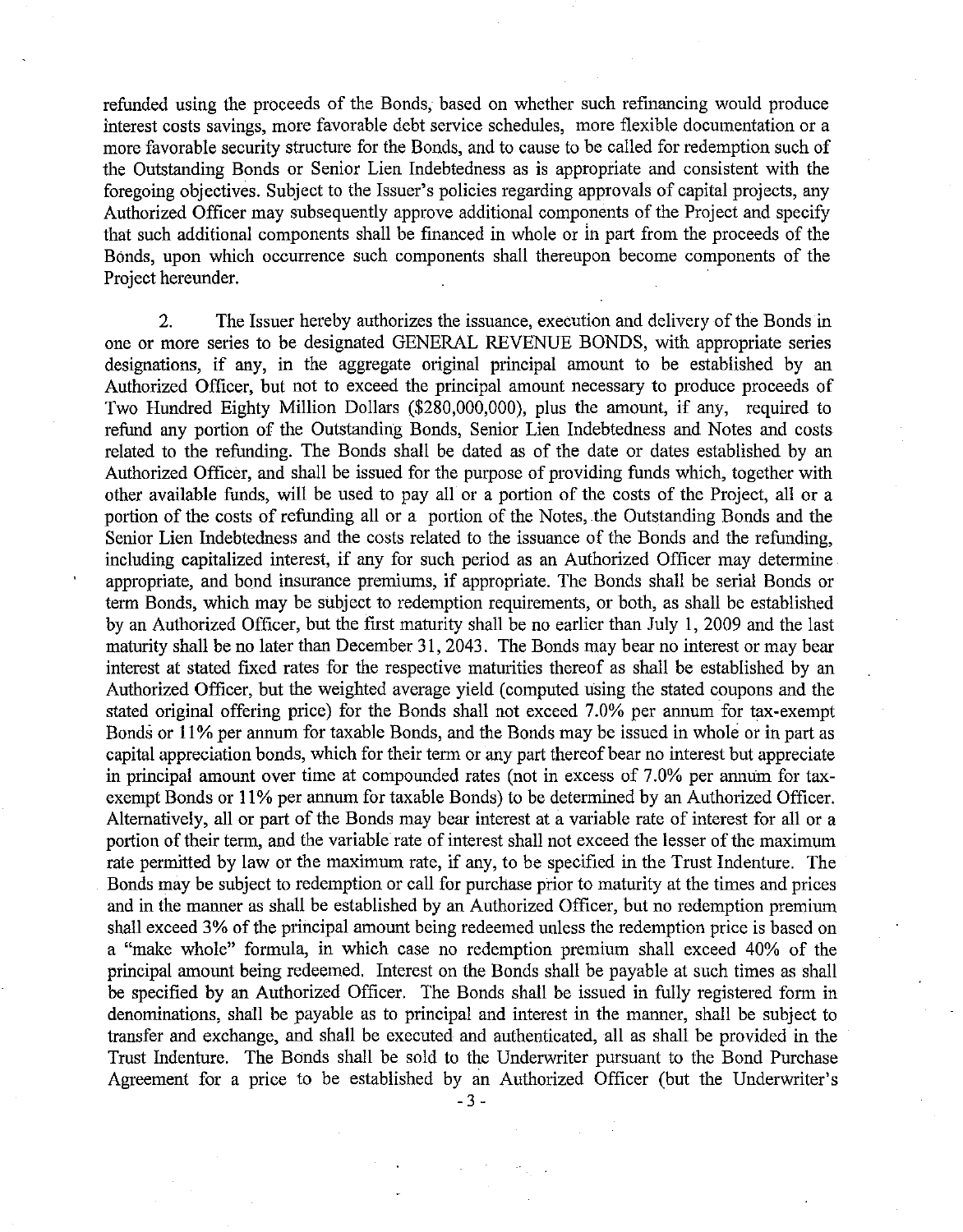discount, exclusive of original issue discount, shall not exceed 1.0% of the principal amount thereof) plus accrued interest, if any, from the dated date of the Bonds to the date of delivery thereof.

All or any portion of the Bonds may, subject to the parameters set forth above, be issued as Build America Bonds, Qualified School Construction Bonds or under any other structure established or enhanced by the provisions of ARRA, and in connection therewith, each of Authorized Officers is authorized to make, for and on behalf of and as the act of the Issuer, any and all designations or elections (revocable or irrevocable), to execute and deliver any agreements, certificates or other instruments to or with the federal government or any agency thereof or the State of Michigan or any agency thereof, and to take any other actions necessary for the Bonds, the holders of the Bonds and the Issuer to receive any benefits, funds or federal subsidies available under ARRA. In addition, each Authorized Officer, is authorized to negotiate, execute and deliver, for and on behalf of and as the act of the Issuer, any Tax Credit Agreements or similar agreements relating to the sale or other disposition of any tax credits or other benefits, funds or federal subsdidies available under ARRA.

In relation to the debt service on all or any portion of the Bonds, or in relation to debt service on all or any portion of the Senior Lien Indebtedness or of the Outstanding Bonds, any of the Authorized Officers may, at any time, on behalf of and as the act of the Issuer, enter into an interest rate swap, cap, forward starting swap, option, swaption, rate lock or similar agreement or agreements (collectively, the "Swap Agreement") with a counter-party or counterparties to be selected by the Authorized Officer. Such Swap Agreement shall provide for payments between the Issuer and the counter-party related to interest on all or a portion of the Bonds, the Senior Lien Indebtedness or the Outstanding Bonds, or to indexed or market established rates. If the Swap Agreement is entered at approximately the same time as the issuance of the Bonds, the expected effective interest rates on the Bonds, taking into account the effect of the Swap Agreement, shall be within the limitations set forth herein. Any Swap Agreement in the form of an option, swaption or forward starting swap, may, if the Bonds to which such agreement relates are not ultimately issued, be required to be terminated, with a possibility of a resulting termination payment due by the University.

Any or all of the Bonds may be made subject to tender for purchase at the option of the holder thereof or to mandatory tender. The obligation of the Issuer to purchase any Bonds subject to tender options may be made payable from General Revenues, from available cash reserves of the University, subject to such limitations as may be specified in the Trust Indenture, or from, directly or as support for the cash reserves, a letter of credit, line of credit, standby bond purchase agreement or other liquidity device, or one or more of the same, or any combination thereof (collectively, the "Liquidity Device"), all as shall be determined by an Authorized Officer. The Liquidity Device, or any part thereof, may also be used to provide liquidity for any other indebtedness or obligations of the Issuer, including the Notes, the Outstanding Bonds, any variable rate Senior Lien Indebtedness and any variable rate Hospital Revenue Bonds. Any reimbursement obligation for draws under the Liquidity Device shall be a limited and not a general obligation of the Issuer, payable from, and may be secured by a pledge of, General Revenues. Any portion of the Liquidity Device which provides liquidity for any Senior Lien Indebtedness or Hospital Revenue Bonds may, but shall not be required to, be additionally or

- 4-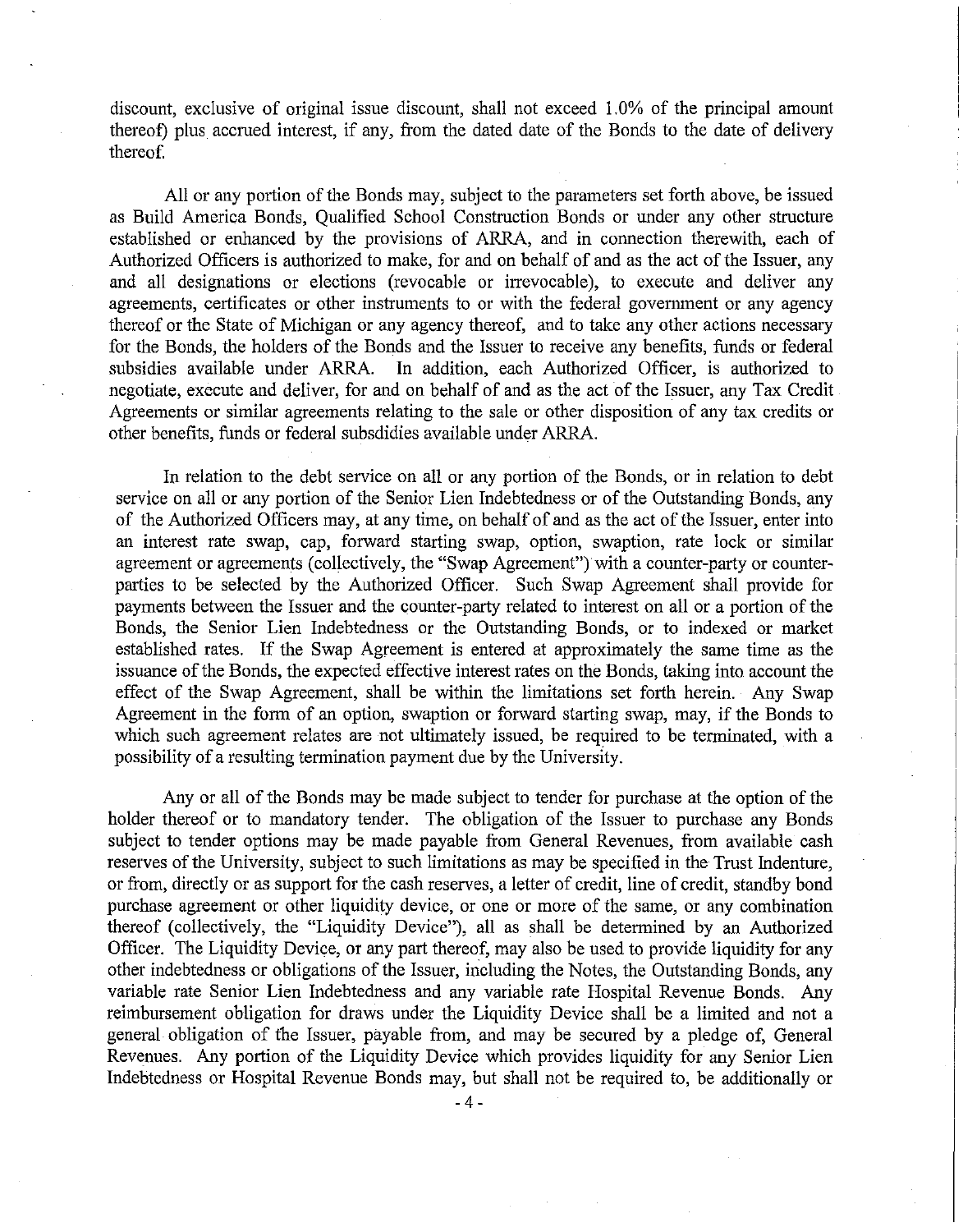alternatively payable from, and may be secured by a lien on, any revenue stream securing the obligations for which the liquidity is provided. Any Authorized Officer is authorized to execute and deliver, for and on behalf of the Issuer, any agreements or instruments necessary to obtain, maintain, renew or replace, and provide for repayments under, any Liquidity Device deemed by such officer to be required for the purposes of this Resolution.

Any Bonds authorized and issued hereunder, may, at any time, upon direction of an Authorized Officer, be subsequently converted to another mode or structure authorized hereby, either through procedures established in the Trust Indenture pertaining thereto, or through the issuance hereunder of refunding Bonds to refund and replace the outstanding Bonds to be converted. Any such refunding Bonds issued hereunder shall be subject to the terms, conditions and limitations contained in this Resolution. Any Authorized Officer is authorized to execute and deliver, for and on behalf of the Issuer, any documents or instruments, including but not limited to, any amendments to the Trust Indenture, necessary or convenient for the purpose of accomplishing the conversion as described in this paragraph. .

3. The Bonds, and the obligations of the Issuer under the Tax Credit Agreement, the Swap Agreement and the Liquidity Device, if any (except as specifically provided otherwise in Section 2 hereof), shall be limited and not general obligations of the Issuer payable from and secured, by a lien on the General Revenues (as shall be defined in the Trust Indenture in a manner generally consistent with the definition thereof contained in the Trust Agreements pursuant to which the Outstanding Bonds were issued), subject only to the senior liens on portions of General Revenues securing the respective series of Senior Lien Indebtedness ( until each respective series of such Senior Lien Indebtedness is paid or defeased in accordance with its terms). The lien on General Revenues securing the Bonds shall be on a parity basis with the lien securing the Notes and the Outstanding Bonds. The Bonds and the obligations of the Issuer under the Tax Credit Agreement, the Swap Agreement and the Liquidity Device, if any may also be payable from and secured by a lien on moneys, securities or other investments from time to time on deposit in certain funds created pursuant to the Trust Indenture or agreements entered into in connection with the Tax Credit Agreement, the Swap Agreement or Liquidity Device.

No recourse shall be had for the payment of the principal amount of or interest or premium on the Bonds, or for the payment of any amounts owing under the Tax Credit Agreement, the Swap Agreement or the Liquidity Device, if any, or any claim based thereon against the State of Michigan, or any officer or agent thereof or of the Issuer or the University, as individuals, either directly or indirectly, nor, except as specifically provided in the Trust Indenture or the instruments entered into in connection with the Tax Credit Agreement, the Swap Agreement or the Liquidity Device, if any, against the Issuer, nor shall the Bonds and interest with respect thereto, or any obligations of the Issuer in connection with the Tax credit Agreement, the Swap Agreement or Liquidity Device, if any (except as otherwise specifically provided in Section 2 hereof), become a lien on or be secured by any property, real, personal or mixed of the State of Michigan or the Issuer, other than the General Revenues and the moneys from time to time on deposit in all or part of the funds established by the Trust Indenture or the agreements entered into in connection with the Tax Credit Agreement, the Swap Agreement or Liquidity Device, if any.

 $-5 -$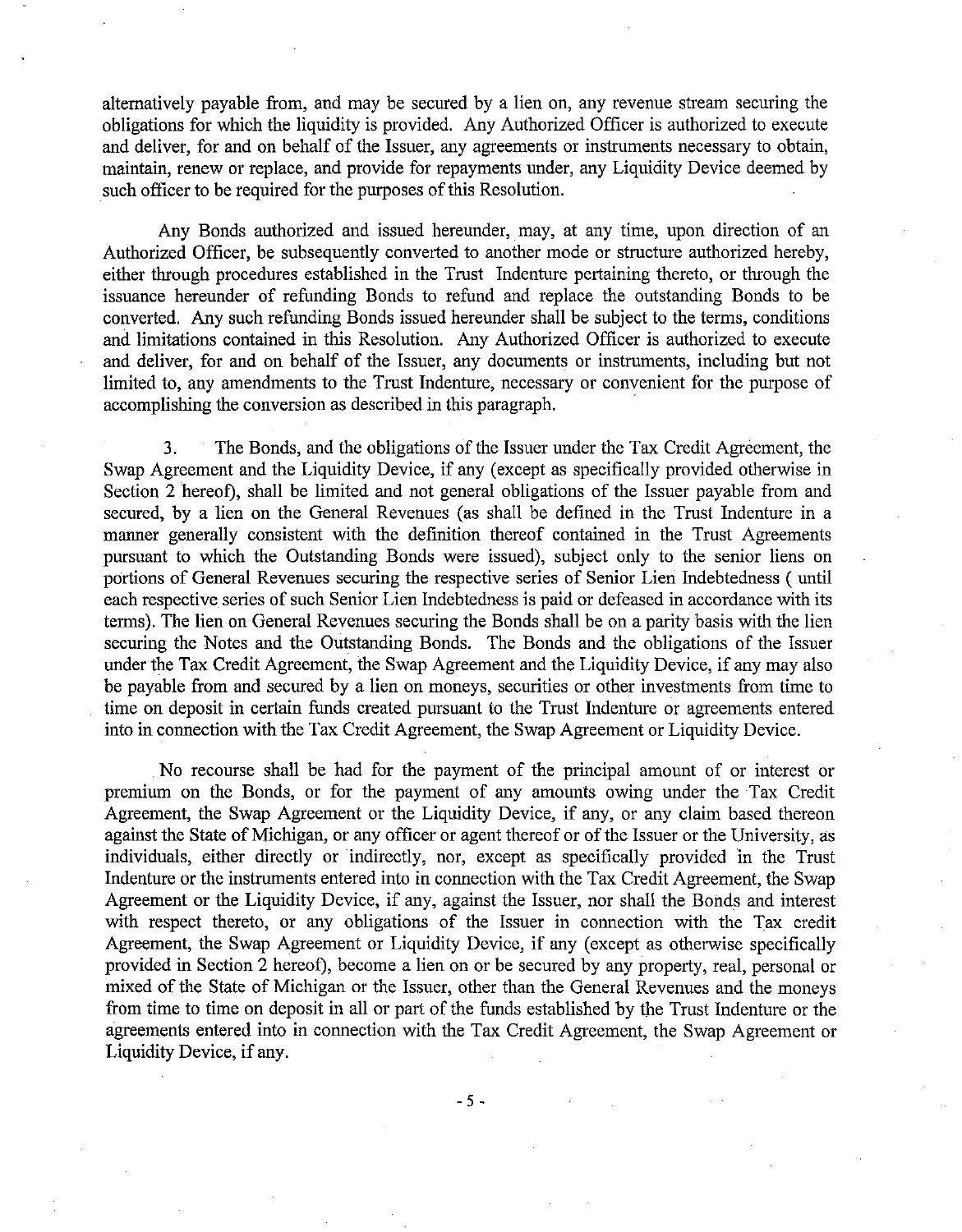Any pledge of General Revenues, and funds specified in the Trust Indenture or agreements entered into in connection with the Tax Credit Agreement, the Swap Agreement or Liquidity Device, if any, shall be valid and binding from the date of the issuance and delivery of the Bonds or such agreements, and all moneys or properties subject thereto which are thereafter received shall immediately be subject to the lien of the pledge without physical delivery or further act. The lien of said pledge shall be valid and binding against all parties (other than the holders of any outstanding bonds, notes or other obligations secured by a senior or parity lien on any portion General Revenues) having a claim in tort, contract or otherwise against the Issuer, irrespective of whether such parties have notice of the lien.

Notwithstanding anything herein to the contrary, any obligations of the Issuer under the Tax Credit Agreement, the Swap Agreement or any agreement with respect to the Liquidity Device may, if determined appropriate by an Authorized Officer, be payable and secured on a subordinated basis to the Bonds and other General Revenue obligations of the Issuer, or may be unsecured.

4. The right is reserved to issue additional bonds, notes or other obligations payable from and secured on a parity basis with the Bonds from the General Revenues, upon compliance with the terms and conditions, if any, as shall be set forth in the Trust Indenture.

5. Any Authorized Officer is hereby authorized and directed, in the name and on behalf of the Issuer, and as its corporate act and deed, to select the Trustee, and to negotiate, execute and deliver the Trust Indenture. The Trust Indenture may contain such covenants on behalf of the Issuer and terms as such officers deem appropriate, including, but not limited to, covenants with respect to the establishment of General Revenues at levels expressed as a percentage of debt service on the Bonds or all General Revenue Bonds, with respect to the issuance of additional bonds, notes or other obligations payable from and secured by General Revenues, and with respect to limitations on or prohibitions against the issuance of additional Senior Lien Indebtedness. In addition, any Authorized Officer is hereby authorized, empowered and directed to negotiate, if necessary and expedient for the issuance of the Bonds, for acquisition of bond insurance and to execute and deliver an insurance commitment or other documents or instruments required in connection with such insurance.

6. Any Authorized Officer is hereby authorized and directed, in the name and on behalf of the Issuer and as its corporate act and deed, to select the Underwriter and to negotiate, execute and deliver the Bond Purchase Agreement, the Remarketing Agreement and the Tax Credit Agreement, if necessary, with the Underwriter setting forth the terms of the Bonds and the sale thereof, all within the limitations set forth herein.

7. The Executive Vice President and Chief Financial Officer, or in the event of his unavailability, the President, is hereby authorized, empowered and directed, in the name and on behalf of the Issuer, and as its corporate act and deed, to execute the Bonds by placing his or her facsimile or manual signature thereon, and to deliver or cause to be delivered the Bonds to the Underwriter in exchange for the purchase price thereof, as provided in the Bond Purchase Agreement.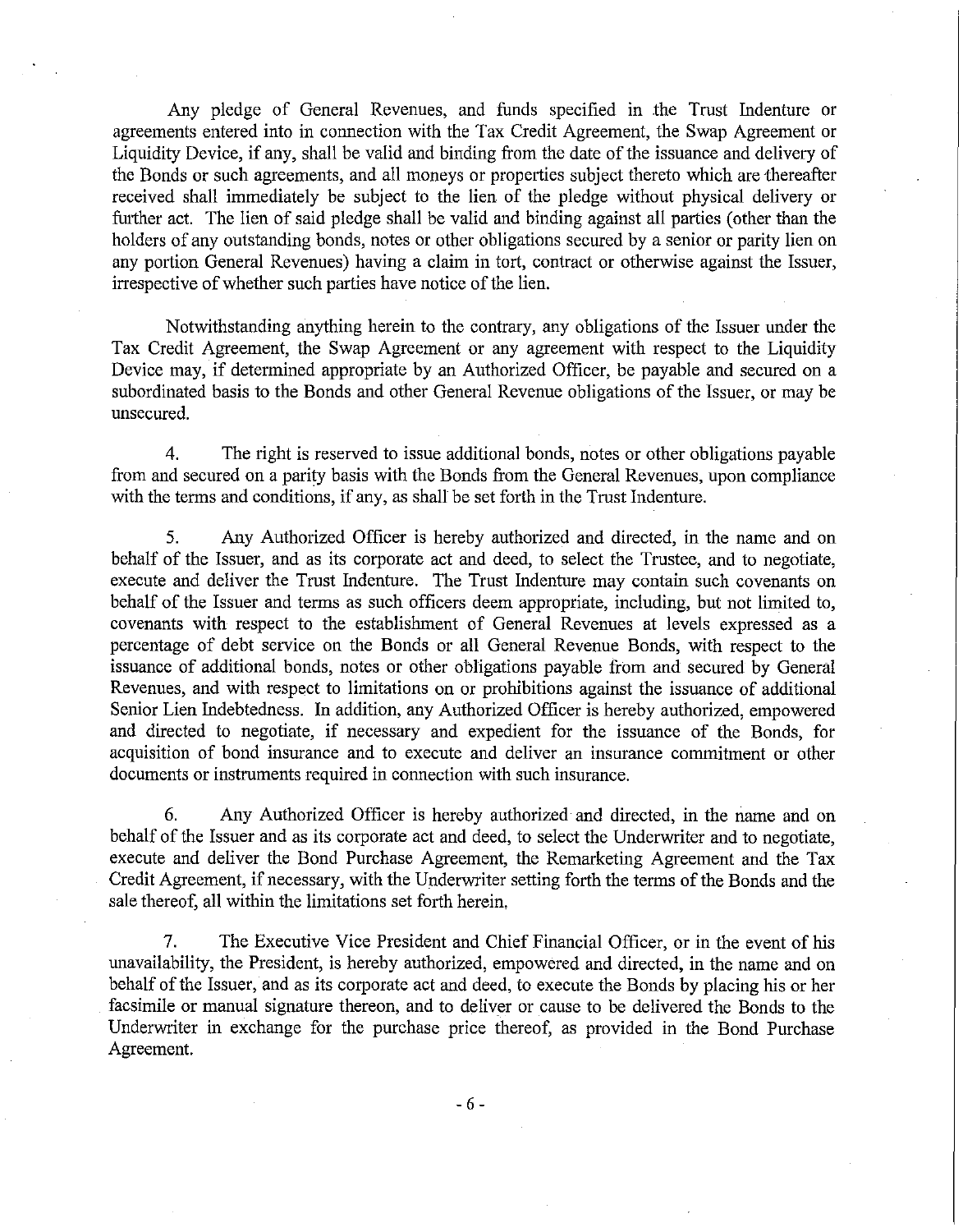8. Any Authorized Officer is hereby authorized to solicit ratings on the Bonds from any national rating service which the Authorized Officer deems appropriate and to cause the preparation of a Preliminary Official Statement, if necessary, and an Official Statement with respect to the Bonds, and to execute and deliver the Official Statement. The Underwriter is authorized to circulate and use, in accordance with applicable law, the Preliminary Official Statement, if any, and the Official Statement in connection with the offering, marketing and sale of the Bonds.

9. The President, the Authorized Officers, the Secretary or Assistant Secretary, the Vice President and General Connsel and any associate general counsel, and any other appropriate officer of the Issuer or the University are hereby authorized to perform all acts and deeds and to execute and deliver for and on behalf of the Issuer all instruments and documents required by this resolution, the Trust Indenture, the Remarketing Agreement, the Tax Credit Agreement, the Swap Agreement, the Liquidity Device or the Bond Purchase Agreement, or necessary, expedient and proper in connection with the issuance, sale and delivery of the Bonds, as contemplated hereby, including, if deemed appropriate, an escrow deposit agreement with an escrow agent to be designated by an Authorized Officer. Each Authorized Officer is hereby authorized to designate and empower the escrow agent or the Underwriter to subscribe for United States Treasury Obligations, State and Local Government Series, on behalf of the Issuer, as may be necessary in connection with any refunding or refinancing authorized hereby. Either of the Authorized Officers is further authorized to execute and deliver all instruments and documents for and on behalf of the Issuer or the University required, necessary or appropriate for the ongoing administration or operation of the financing program represented by the Bonds, the Tax Credit Agreement, the Swap Agreement and the Liquidity Device, all as contemplated hereby. Any reference to an officer of the Issuer or the University herein shall include any interim or acting officer appointed by the Issuer. Any action required under the Trust Indenture, Bond Purchase Agreement, Tax Credit Agreement, Swap Agreement, agreement entered into in connection with the Liquidity Device or other instrument related to the Bonds may be taken by and on behalf of the Issuer by any Authorized Officer.

10. **In** accordance with the requirements of Rille 15c2-12 of the United States Securities and Exchange Commission, the Issuer may be required in connection with the issuance of the Bonds to enter into a Disclosure Undertaking for the benefit of the holders and beneficial owners of the Bonds. Any Authorized Officer is authorized to cause to be prepared and to execute and deliver, on behalf of the Issuer, the Undertaking.

11. All resolutions or parts of resolutions or other proceedings of the Issuer in conflict herewith be and the same are hereby repealed insofar as such conflict exists.